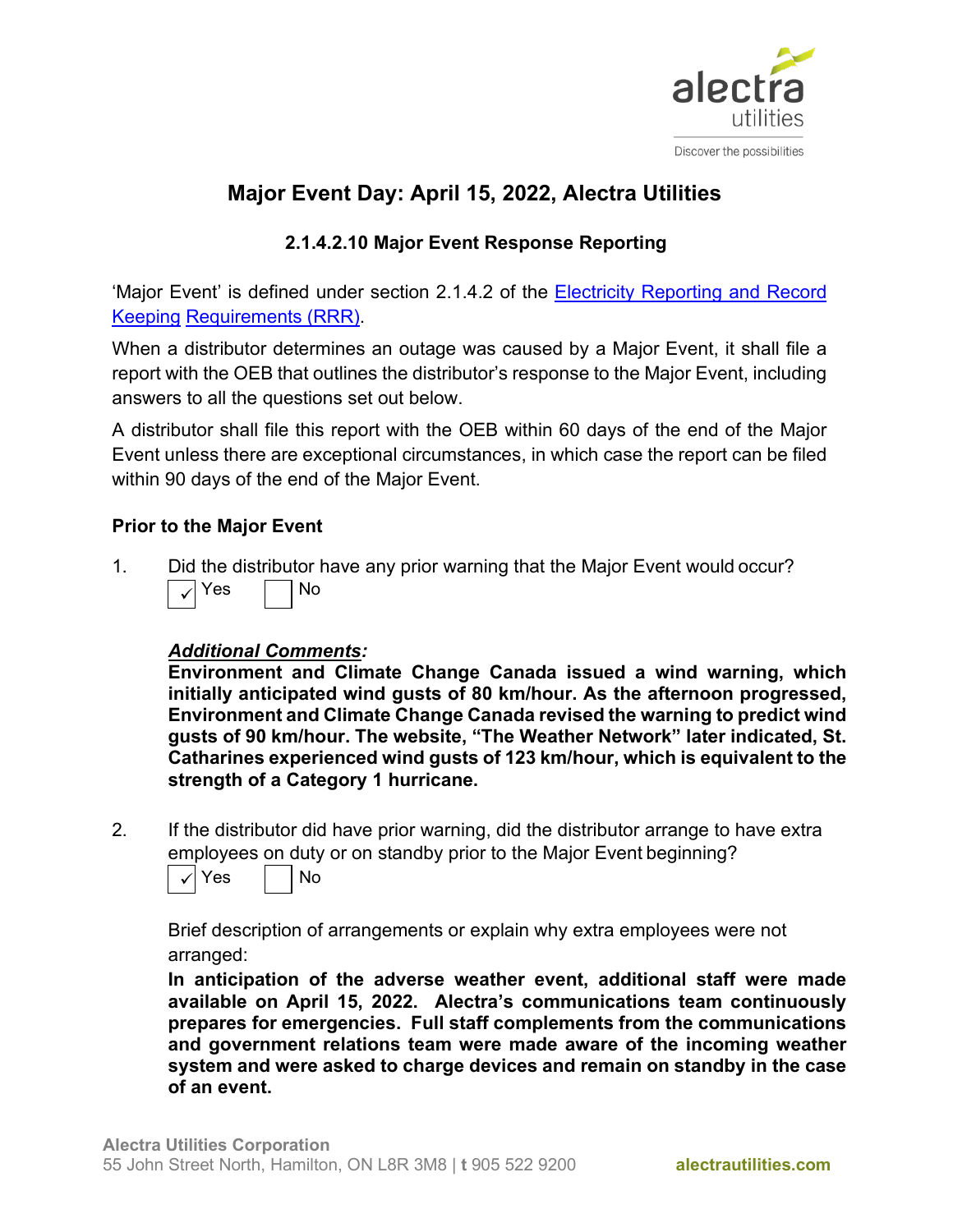

3. If the distributor did have prior warning, did the distributor issue any media announcements to the public warning of possible outages resulting from the pending Major Event?

 $\vert \sqrt{\mathrm{Yes}} \vert$   $\vert$  No

### *Additional Comments:*

**Alectra's communications teams continuously informs customers how to prepare for major events. Messages include how to prepare a 72-hour emergency preparedness kit, what to do before, during, and after an outage, and how power is restored. Safety messages are communicated via social media channels (primarily Twitter, Facebook and Instagram).**

**Prior the event, Alectra issued multiple notices via social media channels – primarily Twitter.** 

4. Did the distributor train its staff on the response plans to prepare for this type of Major Event?



**Alectra Utilities has a Corporate Emergency Plan supported by individual Emergency Plans for each of its operational areas. The Emergency Plan is based on the Incident Management System ("IMS") and requires training exercises to be conducted annually. Exercises must be debriefed and critiqued, and a brief written summary of the debriefing is distributed to all staff participating in the exercise. Training of Alectra Utilities system controllers (and others, as required) is performed on an ongoing basis, and continual review of the Emergency Plan is completed.**

### **During the Major Event**

- 1. Please identify the main contributing Cause of the Major Event as per the table in section 2.1.4.2.5 of the Electricity Reporting and Record Keeping Requirements.
	- Loss of Supply
	- Lightning
	- $\checkmark$  Adverse Weather-Wind
	- Adverse Weather-Snow
	- **EXECO Adverse Weather-Freezing rain/Ice storm**
	- **Mandal Environment-Fire**
	- Adverse Environment-Flooding
	- **Other**

Please provide a brief description of the event (i.e. what happened?). If selected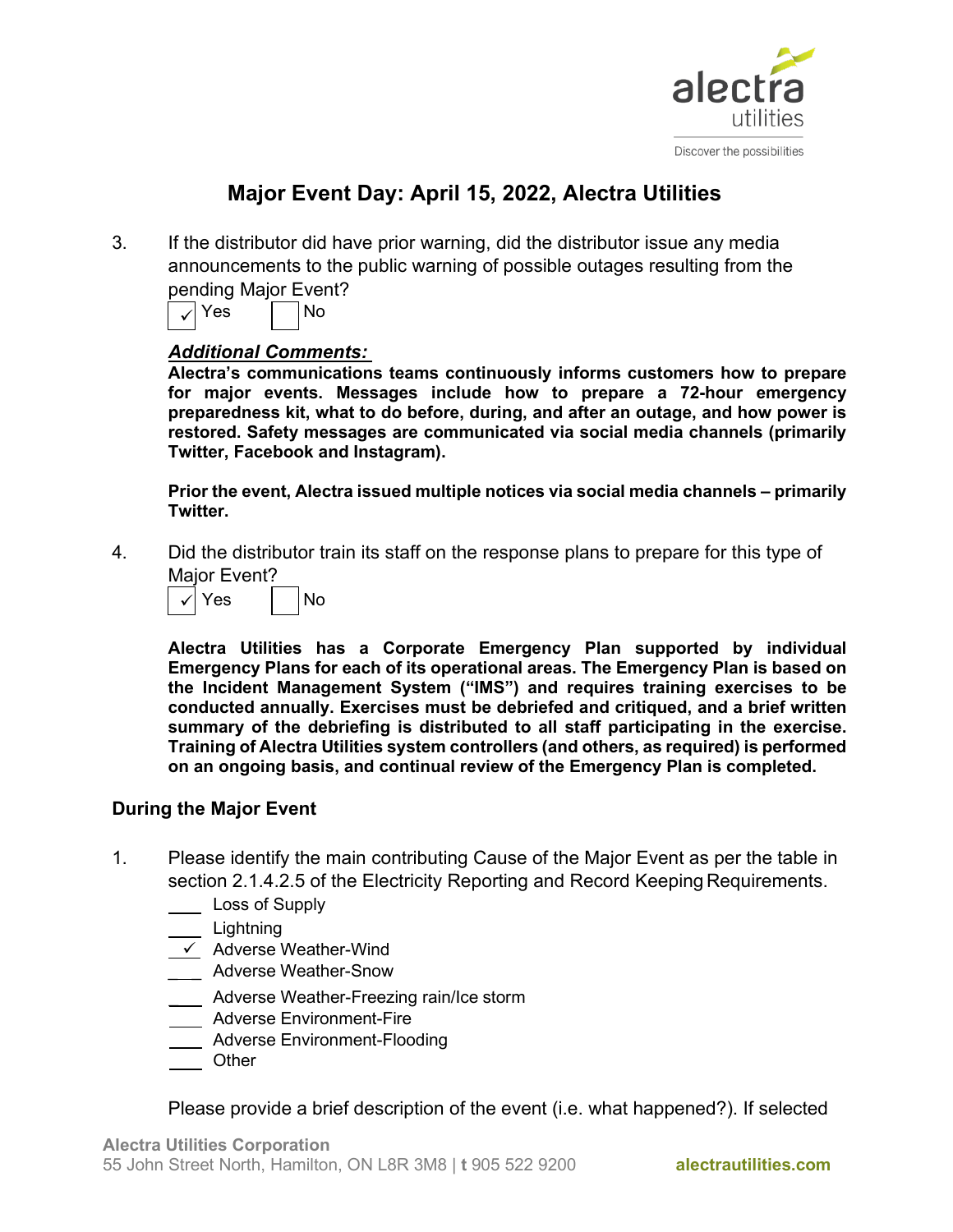

"Other", please explain:

**On April 15, 2022, high winds and rain caused trees to fall on primary circuits and caused broken poles in Alectra's West service territory. Long duration outages resulted, as trees were cleared, and overhead circuits were repaired.** 

- 2. Was the IEEE Standard 1366 used to derive the threshold for the Major Event?
	- $\checkmark$  Yes, used IEEE Standard 1366\*
	- No, used IEEE Standard 1366 2-day rolling average

No, used fixed percentage (i.e., 10% of customers affected)

\*The OEB preferred option

3. When did the Major Event begin (date and time)?

#### **April 15, 2022 – 12:48 EST**

4. Did the distributor issue any information about this Major Event, such as estimated times of restoration, to the public during the Major Event?

| <b>No</b><br>$\checkmark$<br>Yes |  |
|----------------------------------|--|
|----------------------------------|--|

If yes, please provide a brief description of the information. If no, please explain: **During the event, Alectra issued multiple notices via social media channels – primarily Twitter. Tweets provided ETR to customers, as well as location, number of customers affected, and the cause of the outage. Social media response were ongoing throughout the day until the power supply was fully restored.** 

**In addition, Alectra responded to customers' inquiries through direct messaging on Facebook, Instagram and Twitter.** 

5. How many customers were interrupted during the Major Event?

### **46,884 customers were interrupted during the Major Event.**

What percentage of the distributor's total customer base did the interrupted customers represent?

### **4.34% of Alectra Utilities' customer base.**

6. How many hours did it take to restore 90% of the customers who were interrupted?